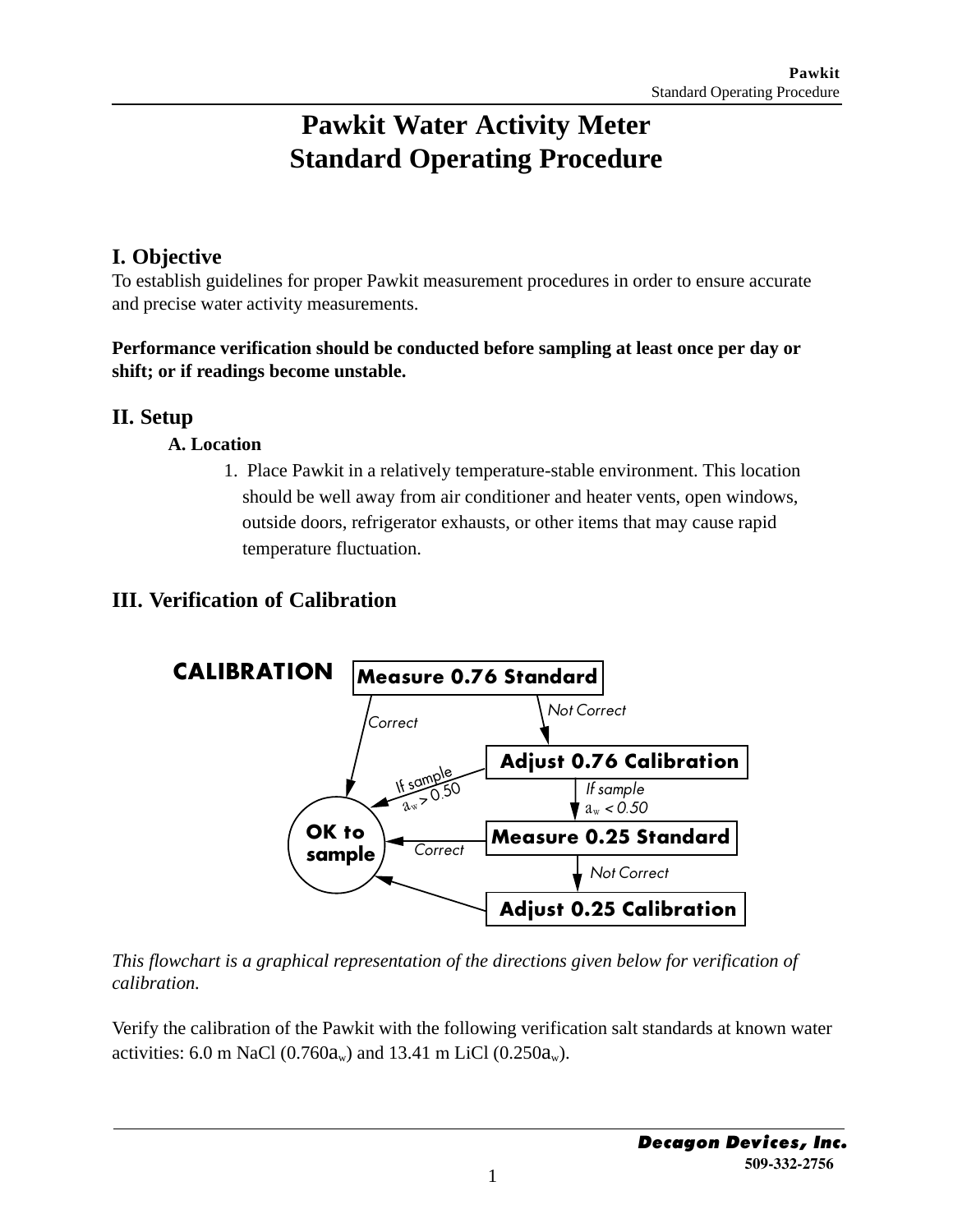#### **Verifying Calibration**

- 1. Open the Pawkit chamber by pulling down on the metal tab until it snaps open. Place Pawkit on a level surface. Press the left button (**I**) to turn on the Pawkit.
- 2. Use the  $0.760a_w$  NaCl verification standard. Make sure that your standard is at ambient temperature before you load it into the Pawkit.

*Note: The 0.76 standard adjustment adjusts the calibration intercept, while the 0.25 adjusts the slope. Changes in the intercept are more likely to occur than changes in the slope, so the 0.76 verification check is the most important and should be done more frequently.*

- 3. Empty the whole vial of verification standard into a sample cup and insert it in the Pawkit's chamber. Carefully close the Pawkit by pressing down on the front end of the case to secure the cup inside the instrument. DO NOT lift or move the instrument. You risk contaminating the chamber and damaging the sensors.
- 4. Press button (**I**) to begin the water activity measurement. The LCD display will be reset to 0.00  $a_w$ . During the measurement the "beams" of the sunburst to the right of the water activity value will move from left to right. The water activity value and temperature will be updated every 30 seconds.
- 5. After 5 minutes, the Pawkit will beep 5 times and display the final water activity value. If it is reading the correct water activity  $\pm 0.02$ , your Pawkit needs no calibration. If not, take a second reading. After the second reading, note the water activity value shown. If it is reading the correct water activity  $\pm 0.02$ , your Pawkit needs no calibration. If it is not reading correctly, proceed to the Adjusting Calibration section.

#### **Adjusting Calibration**

- 1. Once the reading is finished, the right button (**II**) will be active. Press it once to enter the calibration mode. The numbers in the upper right corner indicate the  $a_w$  measurement that your Pawkit just read. Pressing button (**II**) scrolls through the adjustment selections: **u76**, **d76**, **u25**, **d25**, and **Sto**. The 'u' and 'd' before each number stand for 'up' and 'down' adjustment for each standard. The numbers (76 and 25) correspond to the water activity of the calibration standard  $(0.76$  and  $0.25a_w$ ).
- 2. If your NaCl reading is lower than it should be, press the **II** button to scroll to "u76" ("adjust up for 0.76 standard"). If it is higher than it should be, scroll to "d76" ("adjust down for 0.76 standard").
- 3. Once you have scrolled to the proper screen for calibration adjustment, press the **I** button to adjust the value to what it should be. Each time you press the **I** button, the value in the corner will change by an increment of 0.01.